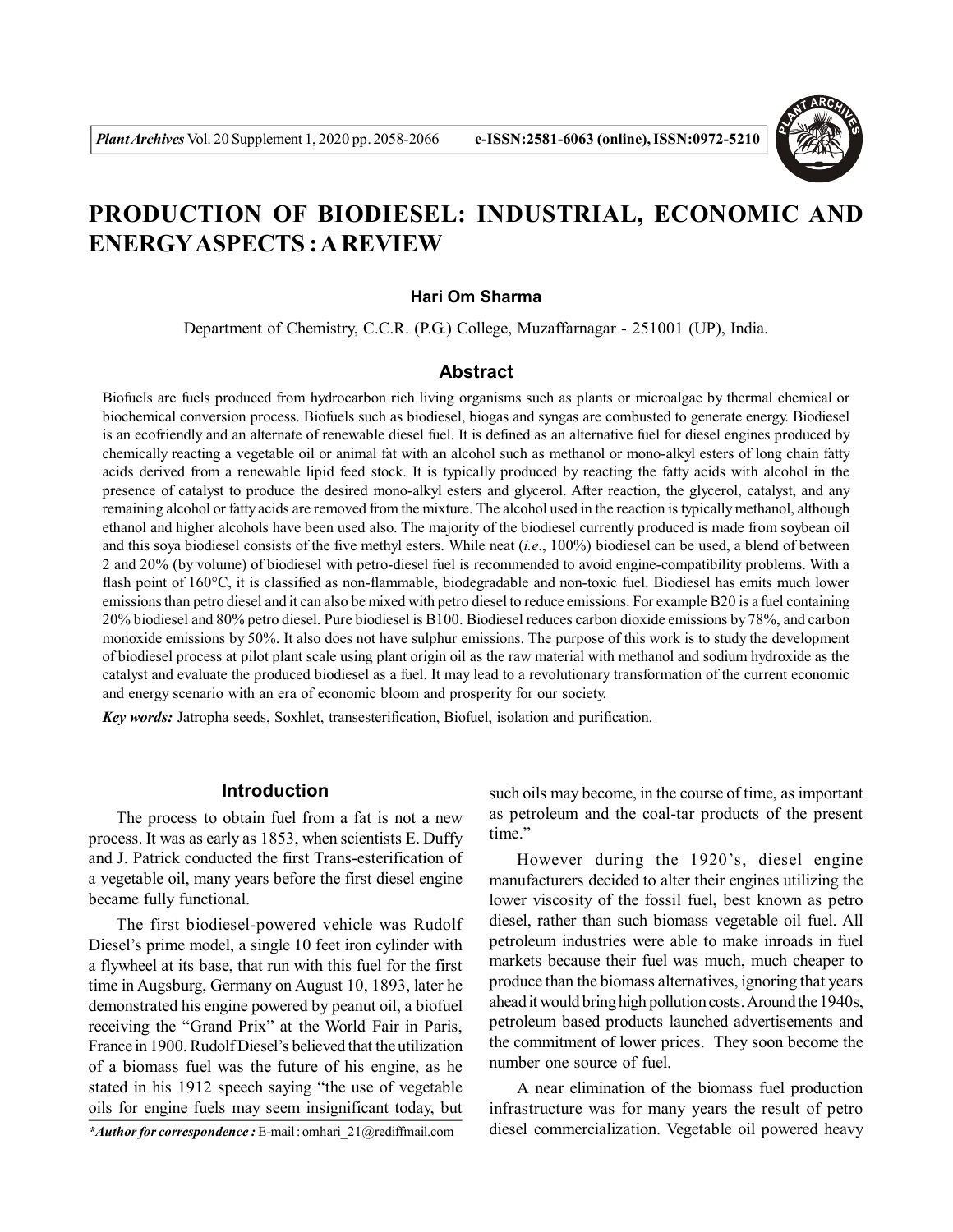duty vehicles in South Africa before World War II and Later, from 1978 to 1996, the U.S. National Renewable Energy Laboratory experimented with using algae as a biodiesel source in the "Aquatic Species Program". In the 1990's, France launched the local production of biodiesel fuel, known locally as di-ester, obtained by the transesterification of rapeseed oil.

| <b>Plant</b> | <b>Latin Name</b>   | lb. oil/ | Kg. oil/ |
|--------------|---------------------|----------|----------|
|              |                     | acre     | hectare  |
| Oil palm     | Elaeis guineensis   | 4,585    | 5,000    |
| Coconut      | Cocos nucifera      | 2,070    | 2,260    |
| Jatropha     | Jatropha curcas     | 1,460    | 1,590    |
| Rapeseed     | Brassica napus      | 915      | 1,000    |
| Peanut       | Arachis hypogaea    | 815      | 890      |
| Sunflower    | Helanthus annus     | 720      | 800      |
| Safflower    | Carthamus tintorius | 605      | 655      |
| Soya bean    | Glycine max         | 345      | 375      |
| Hemp         | Cannabis sativa     | 280      | 305      |
| Corn         | Zea mays            | 135      | 145      |

Note: Production average for ten common oil crops.

Today, environmental impact concerns and a decreasing cost differential made biomass fuels, such as biodiesel a growing alternative and, in remembrance of Rudolf Diesel first German who used biodiesel as fuel in diesel engine, August 10 has been declared International Biodiesel Day.

Pipette, electronic balance, separating funnel, magnetic stirrer, oven, thermometer, conical and round bottom flask, jatropha oil, soxhlet, measuring cylinder, NaOH, KOH, CH<sub>3</sub>OH, H<sub>2</sub>SO<sub>4</sub>.

First the oil was extracted from the jatropha plant by mechanical method. The oil was purified by removing the fatty acids and by transestrification. Biodiesel produced by trans-esterification reaction can be catalyzed with alkali, acid or enzyme (Fig. 1.) Chemical catalyst processes, including alkali and acid ones are more practical compared with the enzymatic method. The complete schematic production of biodiesel is represented in Fig. 2.

# **Current status of Bio-diesel in Research and Development:**

## **International Status:**

The research work on utilization of bio-diesel started as early as 1970 in Brazil. The work was taken up as to procure an alternative fuel for diesel, which was in scares to Brazilians in the Second World War. Today Brazil is reaching to self-sufficiency in the petroleum.

Besides Brazil, Canada, U.S., Germany and many European countries have started working on this project as an alternative fuel of diesel. Many countries in Europe and America are working on above project in order to obtain the best result in extraction of biodiesel.

## **National Status:**

In India the research is going on at various Institutes such as IIT, Delhi, Forest departments in various states of India. Various Agricultural Universities such as *Hissar University* (Haryana), Pant Nagar University (Uttrakhand) and also at Indian Institute of Petroleum-CSIR-(IIP) Dehradun, where first car run on Biodiesel.

In India the climatic conditions are very much suitable for the growth of *Jatropha curcas* L. At the same time the availability of manual labor and the Agro based economy of the country also exist, which can make this project viable. It helps not only in a way of being an alternative source of diesel for which we spend thousands of crores in foreign exchange but also it would became an alternative cash crop in many parts of the country thus giving boost to the Agro rural economy. In respect of forest conservation it would help in converting barren land under Green cover and help in environment conservation and maintaining the green cover over the Earth to an extent of 33% as prescribed. The agriculture sector of the country is completely dependent on diesel for its motive power and to some extent for stationary power application. Many alternative fuels like biogas, methanol, ethanol and vegetable oils have been evaluated as a partial or complete substitute to diesel fuel. The vegetable oil directly can be used in diesel engine as a fuel, because their calorific value is almost 90-95% of the diesel.

#### **Types of bio-diesel:**

Generally Biodiesel is produced from edible oil and

| $CH2-OOC-R1$                                                 |               |          | <b>R1-COO-CH3</b> | $CH2-OH$      |
|--------------------------------------------------------------|---------------|----------|-------------------|---------------|
| CH-OOC-R2                                                    | <b>3CH3OH</b> | Catalyst | $R2$ -COO-CH3     | <b>CH-OH</b>  |
| $CH3-OOC-R1$                                                 |               |          | R3-COO-CH3        | <b>CH2-OH</b> |
| <b>Triglycerides</b>                                         | Alcohal       |          | <b>Esters</b>     | Glycerol      |
| Figure 1. Transesterification reaction (Ma and Hanna, 1999). |               |          |                   |               |

non-edible oil. Biodiesel has been gaining worldwide popularity as an alternative energy source because it is non toxic, biodegradable and non flammable. Various edible and no edible oils, like rice bran oil, coconut oil, Jatropha curcas, castor oil, cotton seed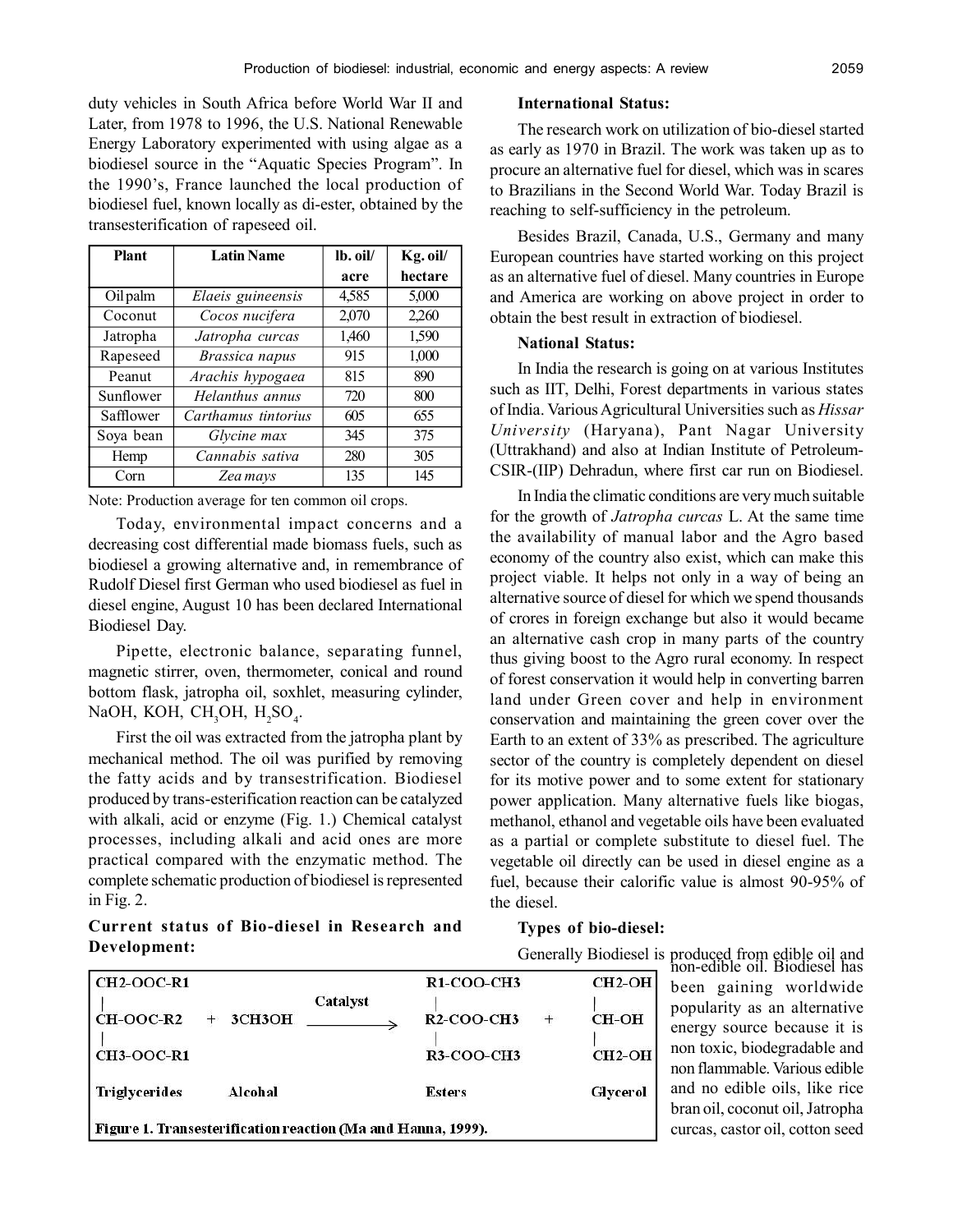

**Fig. 2:** A schematic diagram for the biodiesel production

oil, mahua, karanja which are either surplus and are nonedible type can be used for preparation of biodiesel. It may lead to a revolutionary transformation of the current economic & energy scenario with an era of economic bloom & prosperity for our society.

#### **Rapeseed Biodiesel:**

Rapeseed biodiesel is the preferred stock for the manufacture of biodiesel fuel in most of Europe due to its higher efficiency and greater yields over other alternatives like soybeans. According to William H. Kemp, author of "Biodiesel Basics and Beyond," there is some controversy over the use of rapeseed oil to make biodiesel because of the amount of nitrogen fertilizers required to mature the plants. This results in the release of a powerful greenhouse gas into the atmosphere,  $N<sub>2</sub>O$ , which is a magnitude stronger than simple carbon dioxide.

## **Algae Biodiesel:**

Algae are a high-yield source for biodiesel generation, but one of the biggest hurdles facing its development is economic viability (Scott *et al.,* 2010). Algae fuel, algal biofuel, or algal oil is an alternative to liquid fossil fuels that uses algae as its source of energy-rich oils. Also, algae fuels are an alternative to commonly known biofuel sources, such as corn and sugarcane (Darzins *et al.,* 2010). When made from seaweed (macroalgae) it can be known as seaweed fuel or seaweed oil. According to Ayhan Demirbas (2009) and Muhammet Fatih Demirbas (2011), authors of the book "Algae Energy," there is considerable debate as to how to profitably farm algae to manufacture biodiesel fuel. The process of turning algae into oil is among the best because algae can convert up to 60% of their mass into usable oil, which means more fuel can theoretically be made per square foot of space used over that of traditional crops (Oncel, 2013). However, in order for algae to truly become an alternative source of energy, cheaper and more efficient processes must be developed. Like fossil fuel, algae fuel releases CO<sub>2</sub> when burnt, but unlike fossil fuel, algae fuel and other biofuels only release  $CO_2$  recently removed from the atmosphere via photosynthesis as the algae or plant grew. The energy crisis and the world food crisis have ignited interest in algaculture (farming algae) for making biodiesel and other biofuels using land unsuitable for agriculture (Yang *et al.,* 2010 and Cornell *et al.,* 2008). Among algal fuels' attractive characteristics are that they can be grown with minimal impact on fresh water resources, can be produced using saline and wastewater, have a high flash point, https:// en.wikipedia.org/wiki/Algae fuel - cite note-6 and are biodegradable and relatively harmless to the environment if spilled. Algae cost more per unit mass than other second-generation biofuel crops due to high capital and operating costs, but are claimed to yield between 10 and 100 times more fuel per unit area (Carriquiry *et al.,* 2011 and Greenwell *et al.,* 2009).

| S.No.        | Microalgae                | <b>Oil Content</b>        |
|--------------|---------------------------|---------------------------|
|              |                           | $\frac{6}{6}$ dry weight) |
|              | Schizochytrium sp.        | 50-77                     |
| 2            | Nitzschia sp.             | 45-47                     |
| $\mathbf{3}$ | Botryococcus braunii      | 25-75                     |
| 4            | Chlorella sp.             | 28-32                     |
| 5            | Cylindrotheca sp.         | 16-37                     |
| 6            | Phaeodactylum tricornutum | 20-30                     |
|              | Crypthecodinium cohnii    | 20                        |
| 8            | Tetraselmis suecia        | 15-23                     |

#### **Biodiesel from plants:**

Palm, palm kernel and coconut oil are edible oils that can be extracted from the fruits of palm trees. Palm is one of the most controversial sources for biodiesel fuel because it is also edible oil. According to Julien Cribb, author of "The Coming Famine," proponents of using palm oil for biodiesel argue that the vast amount of monoculture palm farms currently in existence can simultaneously meet the world-wide demand for both biodiesel fuel and food, but as the human population grows the demand for fuel and food will both increase, and many feel that huge monoculture farming operations are too ecologically detrimental to rely on. Vegetable oils were proposed as diesel fuels as they are widely available from a variety of sources and they are renewable (Boehman, 2005). On the other hand, they were found to be problematic due to their greater viscosity which affecting piston, injector deposits and oil thickening (Baldwin, *et al.,* 1982, Peterson, *et al.,* 1983). Castor oil is viscous,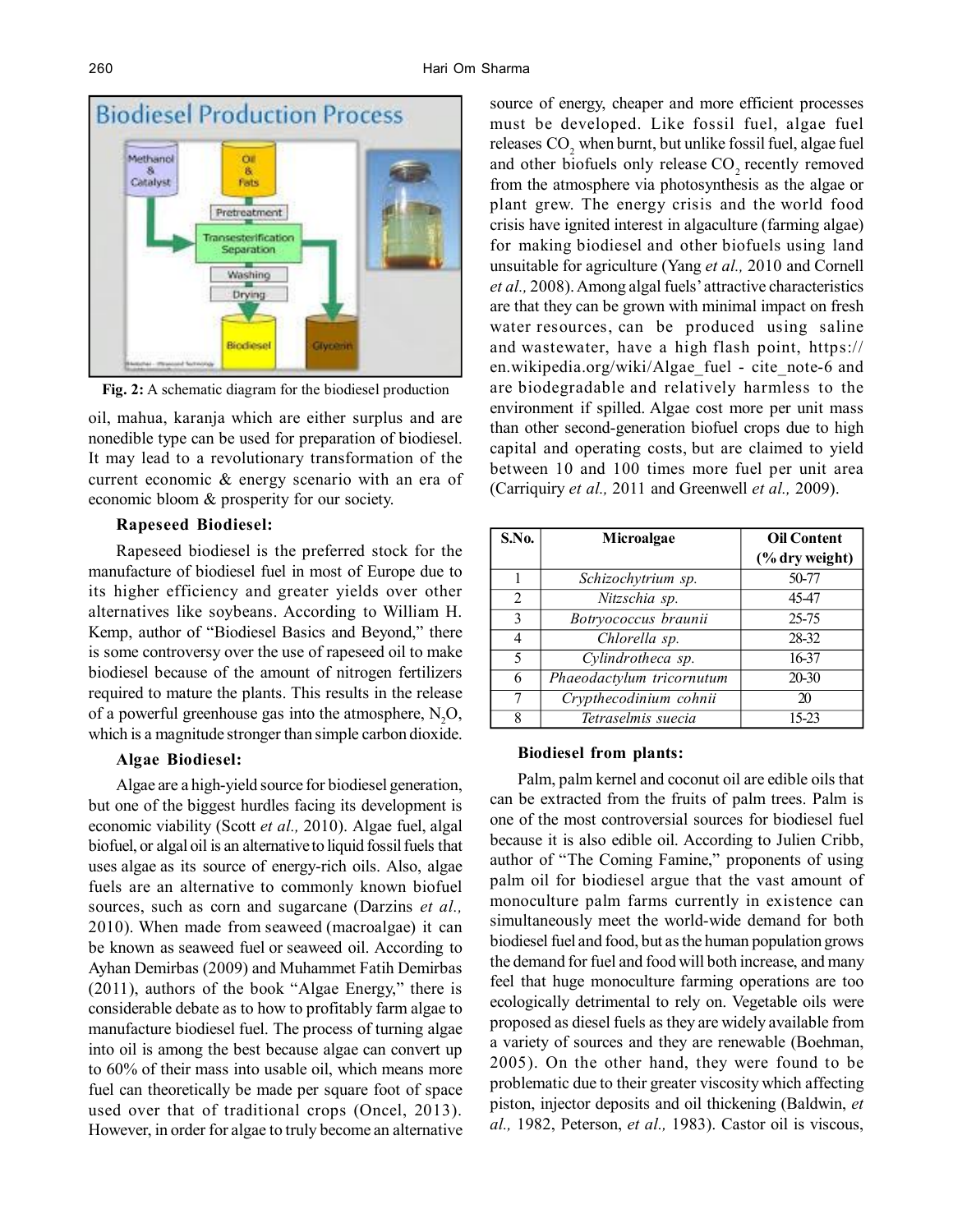pale yellow non-volatile and non-drying oil with a bland taste and is sometimes used as a purgative. It has a slight characteristic odour while the crude oil tastes slightly acrid with a nauseating after-taste. Relative to other vegetable oils, it has a good shelf life and it does not turn rancid unless subjected to excessive heat.

*Jatropha curcas* L. is a plant belonging to Euphorbiaceae family that produces a significant amount of oil from its seeds. Its fruit was shown in fig. 3. This is a non-edible oil-bearing plant widespread in arid, semiarid and tropical regions of the world. The oil content in jatropha seed is reported to be in the ranges from 30 to 50% by weight of the seed. The jatropha tree has several beneficial properties such as its stem is being used as a natural tooth paste and brush, latex from stem is being used as natural pesticides and wound healing, its leaf as feed for silkworms among other uses (Chhetri, *et al.,* 2007a). It is a rapidly growing tree and easily propagated. Jatropha usually grows below 1400 meters of elevation from sea level and requires a minimum rainfall of 250mm, with an optimum rainfall between 900-1200mm (Bosswell *et al.,* 2003). This plant is not even browsed by animals for its leaves. Recently *J. curcas* is being considered as one of the most promising potential oil source to produce biodiesel in Asia, Europe and Africa. Chhetri *et al.,* (2007) elsewhere discussed the multiple use of jatropha for different purposes. Among other parts of the jatropha tree, the seed has so far been found appropriate for numerous uses.

Several studies have shown that there exists an immense potential for the production of plant based oil to produce biodiesel. Azam *et al.,* (2005) studied the prospects of fatty acid methyl esters (FAME) of some 26 non-traditional plant seed oils including jatropha to use as potential biodiesel in India. Among them. *Azadirachta indica*, *Calophyllum inophyllum*, *J. curcas* and *Pongamia pinnata* were found most suitable for use as



**Fig. 3:** Jatropha plant with fruits

biodiesel and they meet the major specification of biodiesel for use in diesel engine. Moreover, they reported that 75 oil bearing plants contain 30% or more oil in their seed, fruit or nut. Subramanian et al. reported that there are over 300 different species of trees which produce oil bearing seeds. Thus, there is a significant potential for non-edible oil source from different plants for biodiesel production as an alternative to petrodiesel.

Common Water Hyacinth, or *Eichhornia crassipes* as its binomial name, is a free floating aquatic plant. It has thick, wide, waxy leaves and bright purpleblue flowers arranged in spikes as shown in Fig. 4 The plant is native to South America in the Amazon River Basin and is now the most widely distributed species in the world, after being introduced as an ornamental plant to different nations (Villamagna *et al.,* 2010). As a highly aggressive and invasive species, it propagates rapidly and has suffocated several lakes, rivers, and waterways. Water hyacinth (*Eichhornia crassipes*) represents a promising source for biofuel production and other bioactive compounds because of their high availability and high biomass yield (Malik, 2007). Water hyacinth samples showed variable lipid contents (6.79–10.45%), which by transesterification produced biodiesels (3.22–6.36%) and sediment (pigments + glycerol). Biodiesel composed either totally of saturated fatty acids (Myristic acid) of winter and autumn samples (Chochalow *et al.,* 1973).



**Fig. 4:** Water hyacinth plant

However, Myristic and Stearic acids are present with small proportion of pentadecanoic acid of summer and spring samples by 8.1% and 7.9% respectively. The monounsaturated fatty acid, oleic, was only recorded in the summer sample by 11.6%. So biodiesels produced from water hyacinth have good stability and acceptability to be used in diesel engines. The co-products (sediment) composed of pigments and glycerol reached to 4.69 mg/ g and 1.05 mmol/L respectively in winter season. It has been found that pretreatment of water hyacinth by acid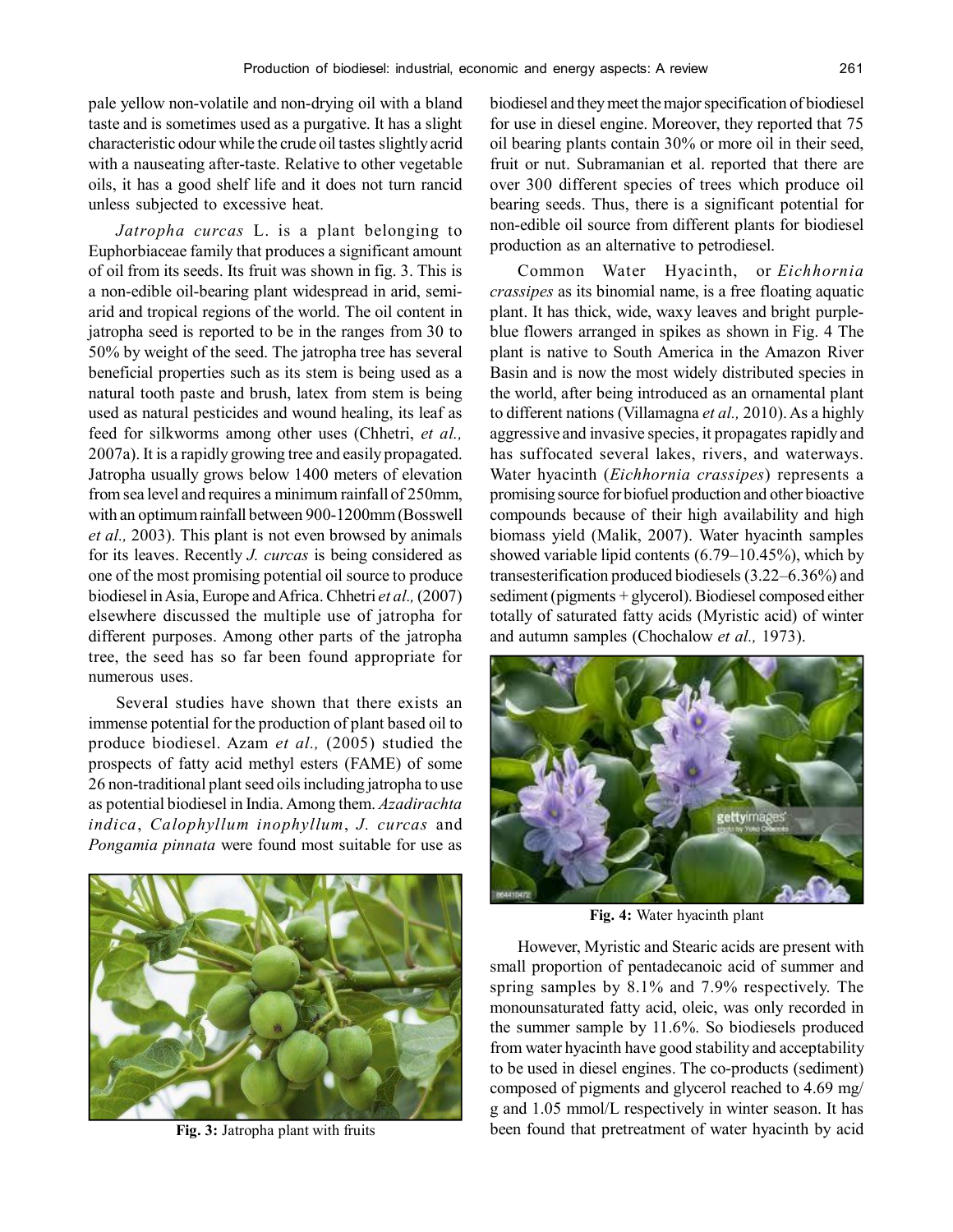under mild conditions was found to be effective with high yield of fermentable sugars and production of ethanol. Sugars undergoes the fermentation process to give ethanol. About 430.66 milligrams of reducing sugars was obtained from per gram of dried, grounded water hyacinth, which resulted in an ethanol production rate of 1.40 g/L from a solution consisting of 20 g/L of glucose,  $20 \text{ g/L}$  of enzyme, and  $20 \text{ g/L}$  of yeast. This would mean that 1 gram of dehydrated water hyacinth can release around 852kJ of energy. This is a very improved method of enhancing bioethanol production from water hyacinth (Das, 2016 and Zhang, 2018).

## **Advantages of Biodiesel:**

The use of alternative fuels in order to reduce the environmental impacts of diesel emissions has been extensively investigated (Hossain *et al.,* 2009a). Biodiesel is the only alternative fuels that can run in any conventional unmodified diesel engine. It can be stared anywhere that petroleum diesel fuel is used. The higher cetane number of biodiesel compared to petro-diesel indicates potential for higher engine performance. Tests have shown that Biodiesel has similar or better fuel consumption, horsepower, and torque and haulage rates as conventional diesel. The superior lubricating properties of biodiesel increases functional engine efficiency. Their higher flash point makes them safer to store. The biodiesel molecules are simple hydrocarbons chains, containing no sulphur, or aromatic substances associated with fossil fuels. They contain higher amount oxygen (up to 10%) that ensures more complete combustion of hydrocarbons. Biodiesel almost completely eliminates life cycle carbon dioxide emission. When compared to petro-diesel it reduces emissions of particulate matter by 40%, unburned hydrocarbons by 67%, carbon mono oxide by 44%, sulphates by 100%, polycyclic aromatic hydrocarbons (PAHs) by 70%, and the carcinogenic nitrated PAHs by 90% on an average. Biodiesel works like petro-diesel and gasoline it is a fuel to run transportation vehicles. The byproduct glycerol has great applications in the pharmaceutical, food and plastics industries.

#### **The role of biodiesel:**

## **Biodiesel Vs diesel:**

It is well-known that the hydrocarbons in the diesel fuels include a diversity of paraffins, olefins, naphthalenes and aromatics (Srivastava, 2000). Therefore, carbon numbers of these hydrocarbons present in the diesel fuels are mostly in the ranges of 12–22. Due to its high energy conversion and power output in diesel engines, diesel fuel have been extensively used in heavy truck, city transport bus, electric generator, farm equipment, etc. Biodiesel, one of green fuels and or clean energies, is compatible with traditional petroleum-based diesel and both can be completely blended without any stratification. From the viewpoint of their chemical composition and properties of biodiesel fuels and petro-diesel are as follows.

#### **Overall Ozone:**

Overall ozone (smog) forming potential of biodiesel is less than diesel fuel. The ozone forming potential of specified hydrocarbon was nearly 50% less than measured for biodiesel.

#### **Sulphur Emission:**

Sulphur emission. is essentially eliminated with pure biodiesel. The exhaust emission of sulphur oxides and sulphates (major component of acid rain) from biodiesel were essentially eliminated compared to sulphur and sulphates from biodiesel.

#### **Criteria Pollutants:**

C.P. is reduced with biodiesel use. The use of biodiesel is an unmodified diesel engine resulted in substantial reductions of unburned hydrocarbon, carbon mono oxide and particulates matter. Emission nitrogen oxide is slightly increased.

## **Carbon Mono Oxide and Hydrocarbons:**

The exhaust emission of carbon mono oxide (a poisonous gas) from biodiesel was 50% lower than emission from diesel. Hydrocarbon the exhaust emission of total hydrocarbon (a contributing factor in the localized formation of smog and ozone) were 93% lower for biodiesel than diesel.

#### **Nitrogen Oxides:**

 $NO<sub>x</sub>$  emission from biodiesel increase or decrease depending on the engine family and testing procedure. Nitrogen oxides emission (a contributing factor in the localized formation of smog and ozone) from pure biodiesel increased in this test by 13%. However, biodiesels lack of sulphur allows the use of NOX control technologies that cannot be used with conventional diesel. So biodiesel NOX emission can be effectively managed and efficiently eliminated as a concern of the fuel's use.

## **Major negative aspects attributed to use of biodiesel includes:**

#### **High cost of production:**

This will eventually solve itself when large scale production and use starts. Also, the price of petro diesel does not take into account its actual cost; the US General Accounting Office estimated that the true cost for a barrel of crude oil to the US citizen is more than USD 48.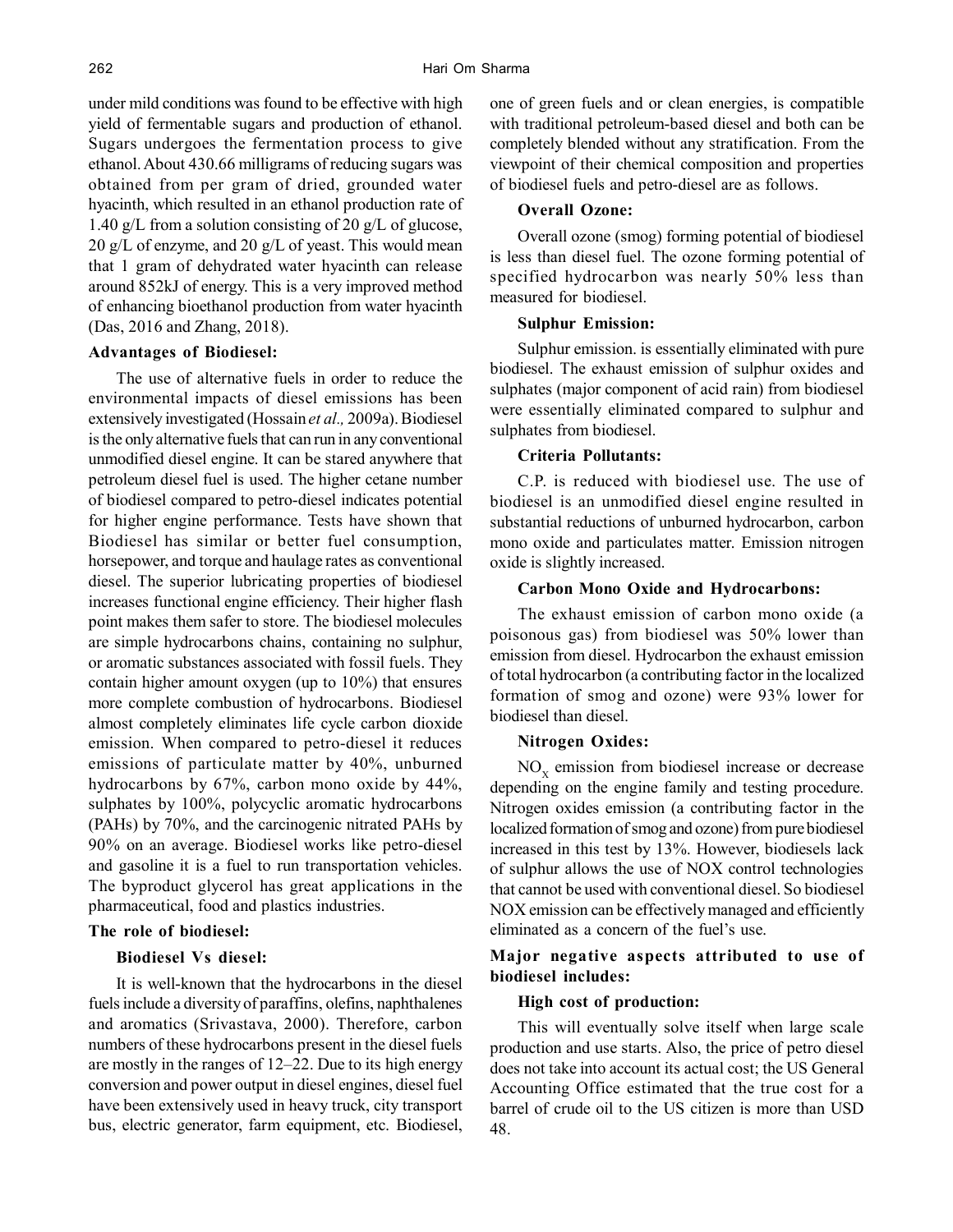## **Modifications are required to the Automobiles for use of biofueles:**

Many automobiles brands are currently marketed ready for use of bio diesel. More information could be obtained from the manufacturers themselves.

## **High CFPP (Cold Filter Plugging Point) values:**

CFPP values and hence solidification and clogging of the system at low temperatures. This problem occurs only in places where the temperature goes down to  $0^{\circ}C$ , even here the problem is currently solved by adding additives.

## **Properties of biodiesel:**

A general understanding of the various properties of biodiesel is essential to study their implications in engine use, storage, handling and safety.

## **Density / Specific gravity:**

Biodiesel is slightly heavier than conventional diesel fuel. This allows use of splash blending by adding biodiesel on top of diesel fuel for making biodiesel blends. Biodiesel should always be blended at the top of diesel fuel. If biodiesel is first put at the bottom and then diesel fuel is added, it will not mix.

#### **Cetane number:**

Cetane number of a diesel engine fuel is indicative of its ignition characteristics. Higher the cetane number, better it is in its ignition properties. Cetane number affects a number of engine performance parameters like combustion, stability, drive ability, white smoke, noise and emission of CO and HC. Biodiesel has higher cetane number than conventional diesel. This results in higher combustion efficiency and some other combustion.

#### **Viscosity:**

In addition of lubrication of fuel injection system components, fuel viscosity controls the characteristics of the injection from the diesel injector (droplets size, spray characteristics etc.). The viscosity of methyl ester can go to very high levels and hence, it is important to control it with in an acceptable level to avoid negative impact on fuel injection system performance. Therefore, the viscosity specifications proposed are same as that of the diesel fuel.

## **Flash Point:**

Flash point of a fuel is defined as the temperature of which it will ignite when exposed to a flame or spark. The flash point of a biodiesel is higher than the petroleum based diesel fuel. Flash point of biodiesel blends is dependent on the flash point of the base diesel fuel used, and increase with percentage of biodiesel in the blend.

Thus in storage, biodiesel and its blends are safer than conventional diesel. Residual alcohol in the biodiesel reduces its flash point directly and its harmful to fuel pump, seals, elastomers etc. also reduces the combustion quality.

## **Pour Point:**

Normally either pour point or CFPP are specified for biodiesel. French and Italian biodiesel specification specify pour point where as other specify CFPP. Since CFPP reflects more, accurately the cold weather operation of fuel, it is proposed not to specify pour point for biodiesel. Pour point depressants commonly used for diesel fuel do not work for biodiesel.

# **Cloud Point:**

Cloud point is the temperature at which a cloud or haze of crystals appear in the fuel under test condition and thus becomes important for low temperature operations. Biodiesel generally has higher cloud point than diesel fuel.

## **Free and total glycerol:**

The degree of conversion completeness of the vegetable oil is indicated by the amount of free and total glycerol present in the bio diesel. If the actual number is higher than specific values, engine fouling, filter clogging etc. can occur. Manufacturing process controls are necessary to ensure low free and total glycerin. Free glycerol if present can build up at the bottom of the storage and vehicle fuel tanks.

## **Sulphur Contents:**

Biodiesel generally contain less than 15-ppm sulphur. ASTM D 5453 test is suitable test for such low level of sulphur. ASTM D 2622 used for sulphur determination of diesel fuels gives falsely high results when used for biodiesel. More work need to done to assess suitability of ASTM D 2622 application to B20 biodiesel blend. The increase in oxygen content of the fuel affects precision of this test method.

#### **Water Content:**

Biodiesel and its blends are susceptible to growing microbes when water is present in fuel. The solvency properties of the biodiesel can cause microbial slime to detach and clog fuel filters.

## **Methanol/Ethanol Content:**

High levels of free alcohol in biodiesel cause accelerated deterioration of natural rubber seals and gaskets. Damage to fuel pumps and injectors which have natural rubber diaphragms has been very common types of failure methanol is membrane permeable and can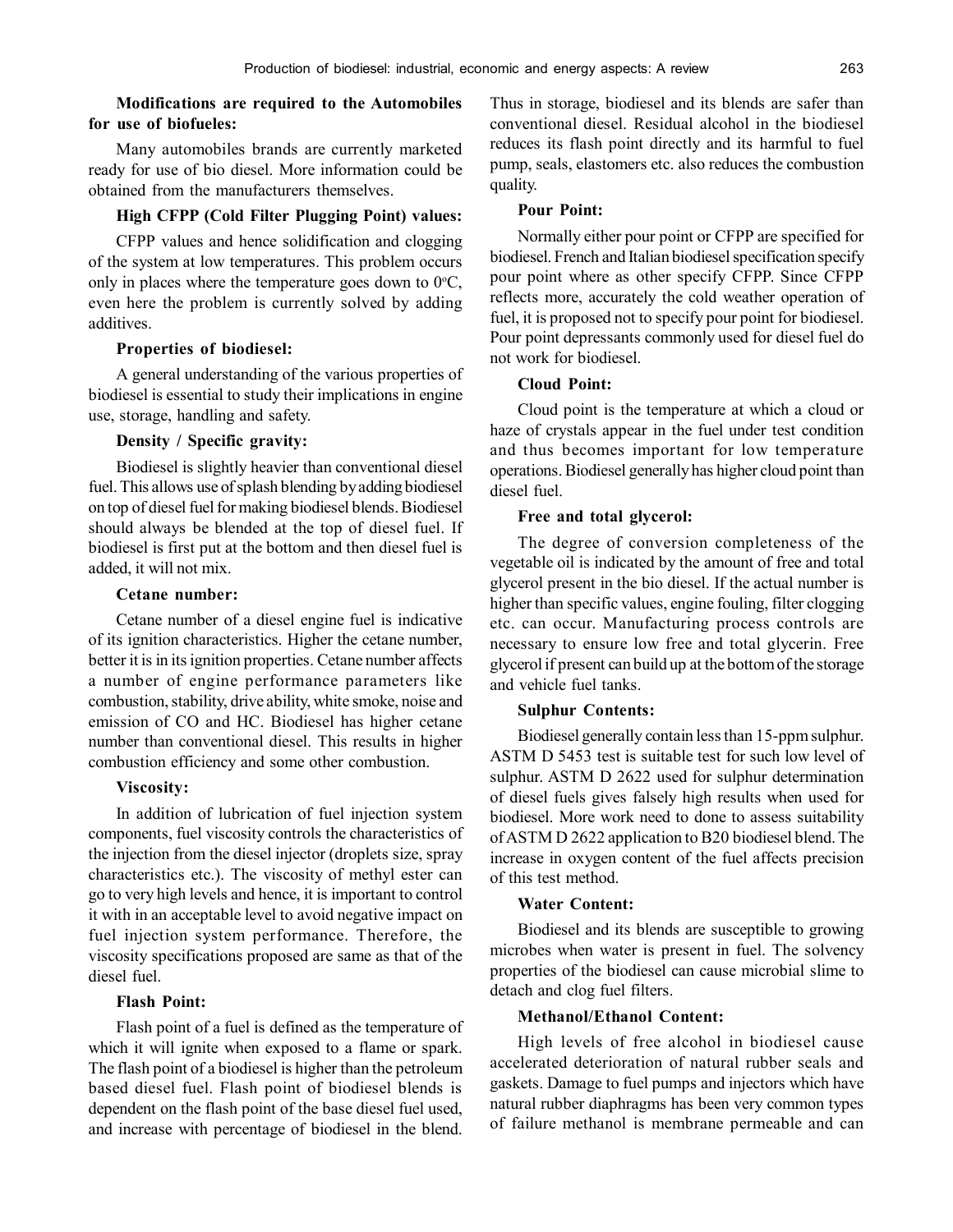cause nerve damage. Therefore, control of alcohol content is required.

#### **Industrial and commercial uses:**

The use of biodiesel has drawn attention in the last decade as it is a renewable, biodegradable, and nontoxic fuel, and has been industrially produced from vegetable oils in North America and Europe and from waste edible oils in Japan and Malaysia (Shimada, *et al.,* 1999, Hossain *et al.,* 2009b). Oil seed rape (*Brassica* and related species, Brassicaceae) is now the second largest oilseed crop in the world, providing approximately 13% of the world's supply and occupying approximately 2% of the world's croplands (Leff *et al.,* 2004).

Although castor oil is not edible, it is more versatile than other vegetable oils as it is widely used as a starting material for many industrial chemical products because of its unique structure. It is oane of those vegetable oils that have found usage in many chemical industries. It is a raw material for paints, coatings, inks, lubricants and a wide variety of other products. Because of its hydroxyl functionality, the oil is suitable for use in isocyanate reactions to make polyurethane elastomers, polyurethane millable (Yeganeh *et al.,* 2004), adhesives and coatings, interpenetrating polymer network from castor oil-based polyurethane and polyurethane foam (Ogunniyi *et al.,* 1996,). Some semi-rigid foam that has potential uses in thermal insulation was produced when castor oil/polyether mixture was reacted with toluene di-isocyanate (Vasishtha *et al.,* 1990). Sebacic acid, a 10-carbon dicarboxylic acid, is manufactured by heating castor oil to high temperatures (about 250°C) with alkali. This treatment results in saponification of the castor oil to ricinoleic acid that is then cleaved to give capryl alcohol (2-octanol) and sebacic acid. The preparation of sebacic acid and 2-octanol from castor oil has been reported (Das *et al.,* 1989). Although the sebacic acid yields are low, this route has been found to be cost competitive. Sebacic acid and hexamethylene di-isocyanate react through condensation polymerization to produce nylon-6,10. Furthermore, the esters of sebacic acid also are used as plasticizers for vinyl resins and in the manufacture of dioctylsebacate—a jet lubricant and lubricant in air cooled combustion motors. Capryl alcohol is used in plasticizers in the form of dicapryl esters of various dibasic acids. The pyrolysis of castor oil at  $700^{\circ}$ C under reduced pressure has been used to obtain heptaldeyde and undecylenic acid. Undecylenic acid and heptaldehyde are important intermediates in the preparation of perfume formulations (Kula *et al.,* 1994). The use of new fuels and additives in automotive engines requires the assessment of compatibility with common sealing elastomers to present failures (Leonardo *et al.,* 2017). The effects of biodiesel compositional variations on engine characteristics are captured using a multilinear regression model incorporated with two new biodiesel composition based parameter viz straight chain saturation factor and modified degree of unsaturation (Mishra *et al.,* 2017). A significant portion of the energy required to electrochemically reduce  $CO<sub>2</sub>$  to fuels and chemicals is typically consumed by the accompanying oxygen evolution reaction. An alternative oxidative reactions using biodiesel waste could improve the economics and emission profile of this process (Bardow *et al.,* 2019). Chrysler (2007) indicated its intention to increase warranty coverage to 20% biodiesel blends if biofuel quality in the United States can be standardized (Kamp, 2006). The Volkswagen (2011) has released a statement indicating that several of its vehicles are compatible with B5 and B100 made from rape seed oil and compatible with the EN 14214 standard. Mercedes Benz does not allow diesel fuels containing greater than 5% biodiesel (B5) due to concerns about "production shortcomings". Starting in 2004, the city of Halifax, Nova Scotia decided to update its bus system to allow the fleet of city buses to run entirely on a fish-oil based biodiesel. This caused the city some initial mechanical issues, but after several years of refining, the entire fleet had successfully been converted (Halifax, 2006, 2010, 2004). Biodiesel can also be used as a heating fuel in domestic and commercial boilers, a mix of heating oil and biofuel which is standardized and taxed slightly differently from diesel fuel used for transportation. Bioheat fuel is a proprietary blend of biodiesel and traditional heating oil. Bioheat is a registered trademark of the National Biodiesel Board [NBB] and the National Oilheat Research Alliance [NORA] in the U.S., and Columbia Fuels in Canada.

Another approach is to start by Indian railway (2014, 2015) using biodiesel as a blend, and decreasing the petroleum proportion over time can allow the varnishes to come off more gradually and be less likely to clog. Thanks to its strong solvent properties, however, the furnace is cleaned out and generally becomes more efficient. A technical research paper describes laboratory research and field trials project using pure biodiesel and biodiesel blends as a heating fuel in oil-fired boilers. During the Biodiesel Expo 2006 in the UK, Andrew J. Robertson presented his biodiesel heating oil research from his technical paper and suggested B20 biodiesel could reduce UK household  $CO_2$  emissions by 1.5 million tons per year (Robertson *et al.,* 2007).

Biodiesel is an effective solvent to oil due to its methyl ester component, which considerably lowers the viscosity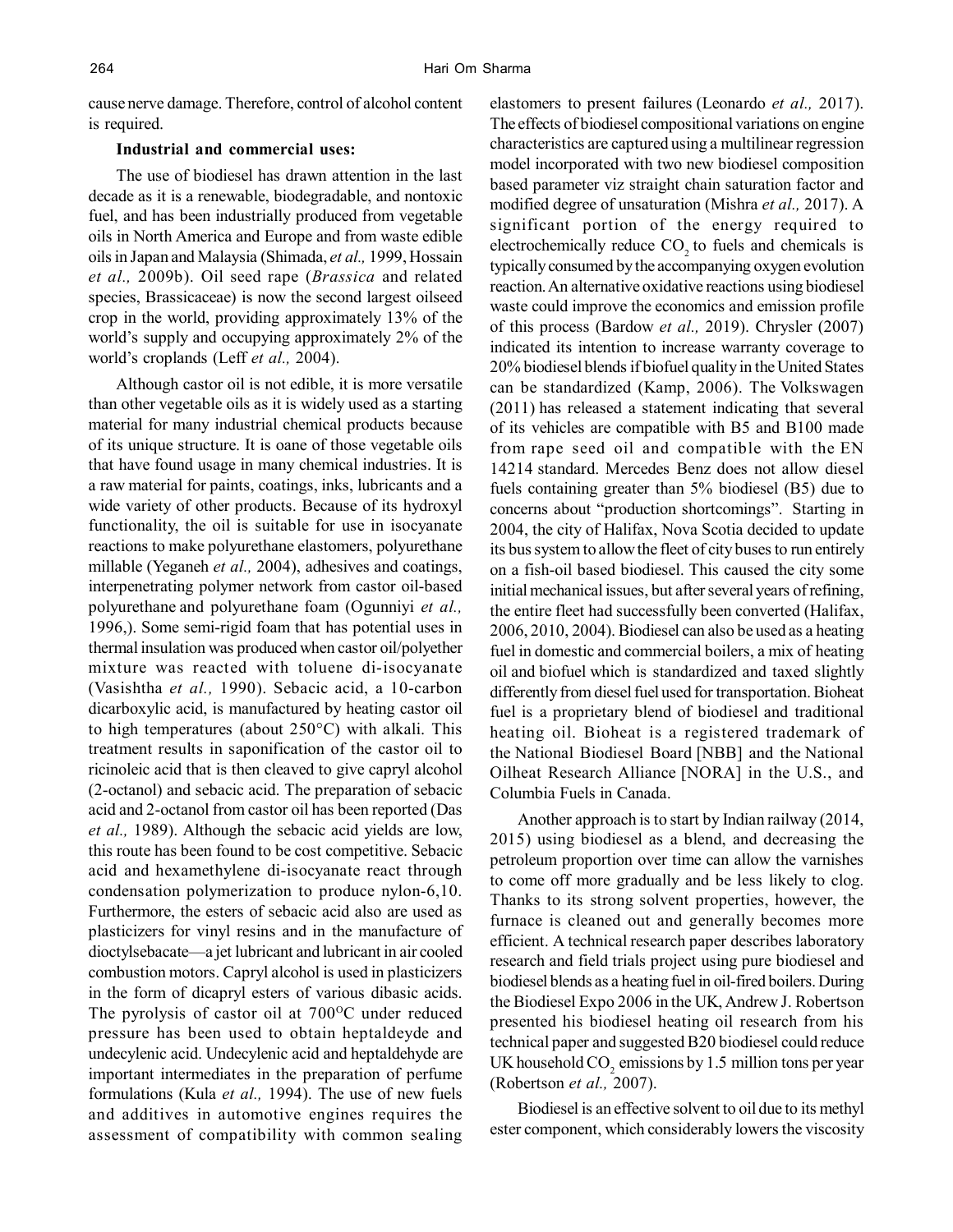of the crude oil. With 80–90% of oil spill costs invested in shoreline cleanup, there is a search for more efficient and cost-effective methods to extract oil spills from the shorelines. Biodiesel has displayed its capacity to significantly dissolve crude oil, depending on the source of the fatty acids. In a laboratory setting, oiled sediments that simulated polluted shorelines were sprayed with a single coat of biodiesel and exposed to simulated tides (French *et al.,* 2004). Biodiesel is also used in rental generators. In 2001, UC Riverside installed a 6-megawatt backup power system that is entirely fueled by biodiesel. Backup diesel-fueled generators allow companies to avoid damaging blackouts of critical operations at the expense of high pollution and emission rates. By using B100, these generators were able to essentially eliminate the byproducts that result in smog, ozone, and sulfur emissions. The use of these generators in residential areas around schools, hospitals, and the general public result in substantial reductions in poisonous carbon monoxide and particulate matter (Fernandez *et al.,* 2007).

### **Future prospective:**

As a future prospective fuel, biodiesel has to compete economically with petroleum diesel fuels. One way of reducing the biodiesel production costs is to use the less expensive feedstock containing fatty acids such as inedible oils, animal fats, waste food oil and byproducts of the refining vegetables oils. The goal of biodiesel industries is not to replace the petroleum diesel, but to extend its usefulness. Biodiesel is one of the several alternative fuels that have a place in the development of a balanced energy policy. The role of biodiesel is to contribute to the longevity and cleanliness of diesel engine. The most likely use of biodiesel will be in certain niche markets that require a clean burning, biodegradable.

#### **References**

- Azam, M.M., A. Waris and N.M. Nahar (2005). Prospects and potential of fatty acid methyl esters of some non-traditional seed oils for use as biodiesel in India. *Biomass and Bioenergy*, **29:** 293–302.
- Baldwin, J.D., C.H. Kilmowski and M.A. Keesy (1982). Fuel additives for vegetable oil-fueled compression ignition engines. *Proceedings of the international conference on plant and vegetable oils as fuels, ASAE,* **82(4):** 224.
- Bardow, A. and M. Wessling (2019). Converting two wastes to value. *Nature Energy,* **4:** 440-441.
- Boehman, A.L. (2005). Foreword biodiesel production and processing. *Fuel Process. Tech*., **86(10):** 1057-1058.
- Bosswell, M.J. (2003). Plant Oils: Wealth, health, energy and environment. In *Proc. International conference of Renewable Energy Technology for rural Development*,

Kathmandu, Nepal, Oct 12-14.

- *C.A. Halifax,* Halifax City Buses to Run on Biodiesel Again, Biodiesel and Ethanol Investing*. Biodieselinvesting.com.* (2006-08-31). *Archived from* the original *on 2006-10-18*. Retrieved 2009-10-17*.*
- *C.A. Halifax, Biodiesel, Archived from* the original *on* (2010- 12-24). Retrieved 2009-10-17*.*
- *C.A. Halifax,* (2004). Name that Biodiesel Train'contest,  *Biodiesel Magazine*. Retrieved 8 May 2014*.*
- Carriquiry, M.A., X. Du and G.R. Timilsina (2011). Second generation biofuels: Economics and policies. *Energy Policy*, **39(7):** 4222–4234.
- Chhetri, A.B., Y.R. Pokharel, H. Mann and M.R. Islam (2007a). Characterization of soapnut and its use as natural additives. *Int. Journal of Material and Products Technology,* **1:** 75-99.
- Chrysler (2007). Biodiesel Industry; Encourages Farmers, Refiners, Retailers and Customers to Drive New Diesels Running on Renewable Fuel*. Archived from* the original *on 2010-03-06*. Retrieved 2010-03-15*.*
- Chomchalow, N. and S. Pongpangan (1973). Aquatic Weeds in Thailand: Occurrence, Problems and Existing and Proposed Control Measures. in *Aquatic Weeds in Southeast Asia*, ed. by C. K. Varshney and J. Rzóska p. 43.
- Cornell and B. Clayton (2008). First Algae Biodiesel Plant Goes Online: 1 April 2008. *Gas 2.0. Retrieved* 10 June 2008.
- D.F. McCay, J.J. Rowe, N. Whittier, S. Sankaranarayanan and D.S. Etkin (2004). Estimation of potential impacts and natural resource damages of oil. *J. Hazard. Mater.,* **107(12):** 11–25.
- Das, A. (2016). Production of Bioethanol as Useful Biofuel Through the Bioconversion of Water Hyacinth (*Eichhornia crassipes*). *Biotech.,* **6:** 70.
- Das, G., R.K. Trivedi and A.K. Vasishtha (1989). Heptaldehyde and undecylenic acid from castor oil*. J. Am. Oil Chem. Soc.,* **66:** 938–941.
- Darzins, A.l., P. Philips and E. Les (2010). Current status and potential for algal biofuels production (PDF). *IEA Bioenergy Task,* **39:**
- Demirbas, A. (2011). Biodiesel from oilgae, biofixation of carbon dioxide by microalgae: A solution to pollution problems. *Applied Energy*, **88(10):** 3541–3547.
- Demirbas, A.H. (2009). "Inexpensive oil and fats feedstocks for production of biodiesel". Energy Education Science and Technology Part A, *Energy Science and Research*, **23:** 1– 13.
- Dinh, L.T.T., Y. Guo and M.S. Mannan (2009). Sustainability evaluation of biodiesel production using multicriteria decision-making. *Environmental Progress and Sustainable Energy*, **28:** 38–46.
- Hossain, A.B.M.S. and A.N. Boyce (2009b). Comparative study of biodiesel production from pure palm oil and waste palm